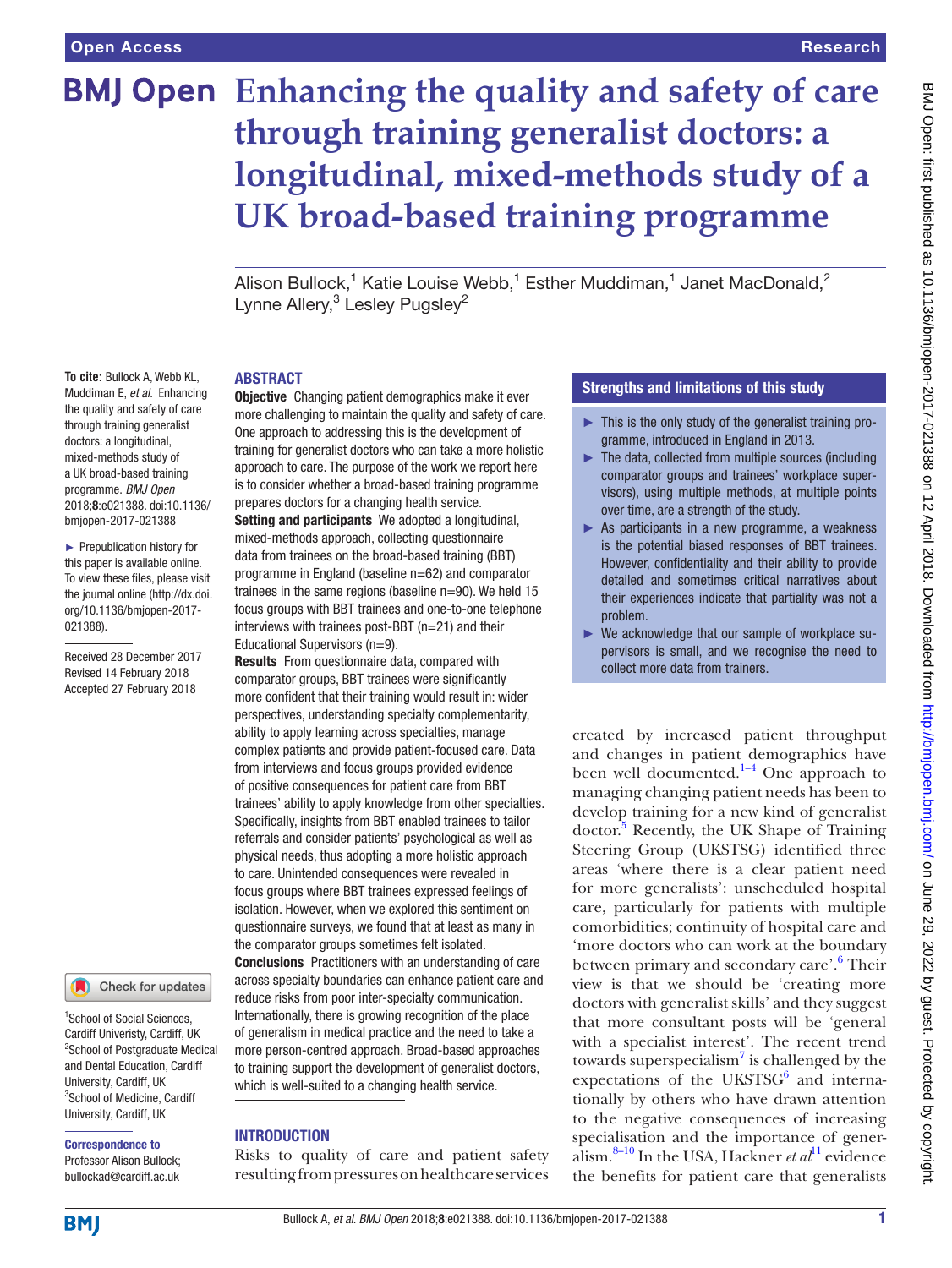<span id="page-1-0"></span>

| Questionnaire data used in analysis (and response rates for BBT cohorts)<br><b>Table 1</b> |                                   |                                |                                   |                              |               |            |  |  |
|--------------------------------------------------------------------------------------------|-----------------------------------|--------------------------------|-----------------------------------|------------------------------|---------------|------------|--|--|
|                                                                                            | Cohort 1                          |                                | Cohort 2                          |                              | <b>Totals</b> |            |  |  |
|                                                                                            | <b>BBT2013</b><br>(response rate) | <b>Comparator 2013</b>         | <b>BBT2014</b><br>(response rate) | <b>Comparator 2014</b>       | <b>BBT</b>    | Comparator |  |  |
| <b>Baseline</b>                                                                            | 38 (90%)<br>(November 2013)       | 42 (CT/ST1)<br>(November 2013) | 24 (83%)<br>(August 2014)         | 48 (CT/ST1)<br>(August 2014) | 62            | 90         |  |  |
| Exit                                                                                       | 31 (86%)<br>(June 2015)*          | 31 (CT/ST2)<br>(June 2015)     | 23 (96%)<br>(June 2016)*          | 48 (CT/ST2)<br>(June 2016)   | 54            | 79         |  |  |

\*Trainees about to enter CT2/ST2.

BBT, broad-based training.

(alternatively referred to as 'hospitalists' or 'internalists') can have for multimorbid patients in hospital which can result in reduced length of stay.<sup>[12–14](#page-6-1)</sup> While a generalist approach should not be seen as a universal panacea, and it is important to recognise the continued need for highly specialised care for certain patients, $15$  for those with complex care needs, patient safety is enhanced by the generalist's broad-based understanding and skills in working across specialty boundaries.<sup>[8](#page-5-4)</sup> This can mitigate the risks for patients from fragmented, single-disease care that fails to adopt a whole person approach.<sup>[16](#page-6-3)</sup>

In 2013, in harmony with a move towards broad-based general training in the UK, the Academy of Medical Royal Colleges (AoMRC) introduced the 2-year postfoundation broad-based training (BBT) programme. Trainees following this programme undertook 6-month rotations in four specialties: general practice (GP), core medical training (CMT), paediatrics and psychiatry. The BBT programme aimed to develop practitioners who: are adept at managing complexity within patient presentations; have a firm grounding in the provision of patient-focused care; bring a wider perspective to healthcare provision; and promote greater integration and understanding across the specialties involved. The aims recognise inherent concerns for patient safety arising from managing complex multimorbid patients in a system designed for single-disease states. As the AoMRC introduced BBT, they also commissioned Cardiff University to conduct an evaluation, funded by Health Education England. The principal aim of our study was to consider whether the BBT programme better prepared doctors for the changing health service, compared with those following conventional pathways. The underlying contention is that the development of doctors who adopt a more generalist approach to care will better serve the needs of patients.

#### **METHODS**

We adopted a longitudinal, mixed-methods approach collecting data from questionnaires to BBT trainees and comparator groups of trainees, focus groups with BBT trainees attending 6monthly national meetings and semi-structured, one-to-one interviews with a sample of trainees and their Educational Supervisors post-BBT.

This paper draws on data collected from the first two cohorts of BBT trainees (BBT2013 and BBT2014; n=62 at baseline, from seven English Local Education and Training Boards (LETBs)) over 3years. The programme began in August 2013. As funding for this study was confirmed in October 2013, our first data collection point was November 2013. For cohort 2, baseline data were collected in August 2014. Exit data were collected in June 2015 (BBT2013) and June 2016 (BBT2014). Response rates for BBT trainees at exit reflect the incidence of departures during the programme [\(table](#page-1-0) 1). Comparator groups comprised trainees from the four BBT specialties in their first year of core or specialty (CT1/ST1) at baseline, and from the same LETBs. They were recruited by open invitation via the training programme directors. We oversampled to avoid attrition and selected a subsample for analysis. As the second cohort of BBT trainees was small, our comparator sample was twice the size of the BBT group.

Questionnaires enable collection of large amounts of data over time.<sup>17</sup> The questionnaires contained open and closed questions about trainees' learning, motivations, experiences and aspirations, informed by the programme aims, the wider literature, discussion with the research team and piloting. Questionnaires were administered either face-to-face at the twice-yearly national meetings (paper-based) or through Bristol Online Surveys (for non-attendees and comparator groups). All questions were optional and return of questionnaires was voluntary. We issued reminders to help maximise response rates. Reasons for non-participation are unknown. We analysed the data using SPSS to explore variable frequencies, specifically participants' responses to statements on 10-point or 6-point scales. Scales were reconfigured as 3-points to avoid small numbers in some analysis cells in the comparisons, where we used the Mann-Whitney U test for non-parametric data.<sup>18</sup> Missing data were not included.

Focus groups enabled explorations of perceptions and experience. $^{19}$  Focus groups (n=15) were held with BBT trainees (approximately two groups of each cohort at each of the twice-yearly national meetings for the 2years of their programme; with an average of about eight trainees per focus group). In these discussions,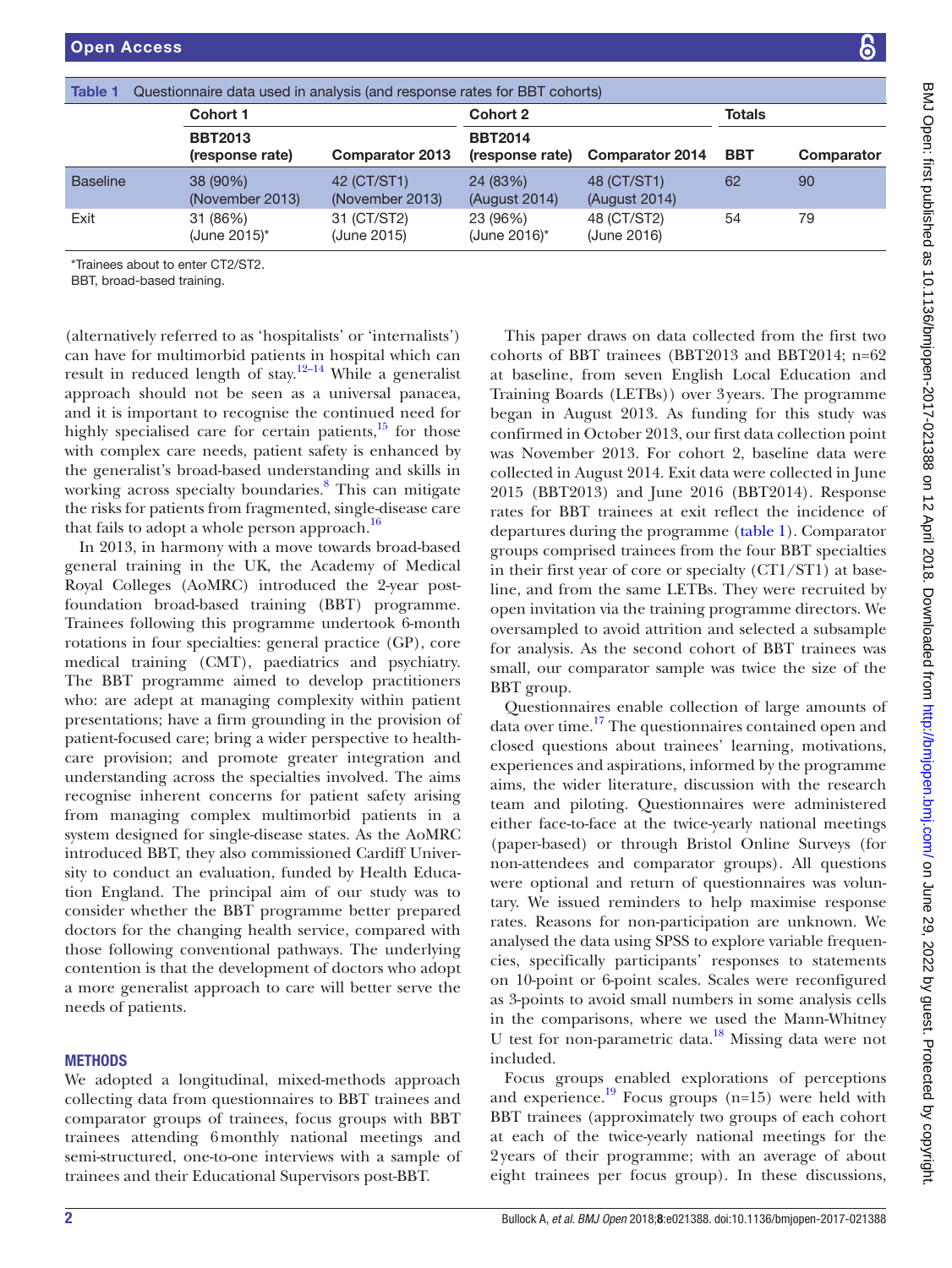<span id="page-2-0"></span>

| Comparison of responses to statements: BBT trainees and comparators at baseline<br>Table 2 |                                     |                        |                              |                      |                        |  |
|--------------------------------------------------------------------------------------------|-------------------------------------|------------------------|------------------------------|----------------------|------------------------|--|
|                                                                                            |                                     | (10-point scale)       | Confidence % (n) at baseline |                      |                        |  |
| <b>Statement</b>                                                                           | <b>Cohort</b>                       | 1–4                    | $5 - 7$                      | $8 - 10$             | Mode (range)           |  |
| (1) Practitioners with a wider perspective on                                              | BBT 2013 & 2014                     | $2\%$ (1)              | $11\% (7)$                   | 87% (54)             | $8(1-10)$              |  |
| healthcare provision                                                                       | Comp 2013 & 2014                    | 26% (23)               | 54% (49)                     | $20\%$ (18)          | $7(1-10)$              |  |
| (2) Trainees with an understanding of how                                                  | BBT 2013 & 2014                     | $2\%$ (1)              | 24% (15)                     | 74% (46)             | $9(1-10)$              |  |
| specialties complement one another                                                         | Comp 2013 & 2014                    | 14% (13)               | 50% (45)                     | 36% (32)             | $7*(1-10)$             |  |
| (3) Trainees who can apply learning across                                                 | BBT 2013 & 2014                     | $2\%$ (1)              | $10\%$ (6)                   | 89% (54)             | $9(2-10)$              |  |
| related specialties                                                                        | Comp 2013 & 2014                    | 11% (10)               | 60% (54)                     | 29% (26)             | $7(2-10)$              |  |
| (4) Practitioners adept at managing patients                                               | BBT 2013 & 2014                     | $2\%$ (1)              | 19% (12)                     | 79% (49)             | $8(1-10)$              |  |
| with complex medical presentations<br>and the associated risk assessment and<br>management | Comp 2013 & 2014                    | 23% (21)               | 48% (43)                     | 29% (26)             | $8(2-10)$              |  |
| (5) Trainees who have a firm grounding in<br>the provision of patient-focused care         | BBT 2013 & 2014<br>Comp 2013 & 2014 | $2\%$ (1)<br>$6\%$ (5) | 19% (12)<br>57% (51)         | 79% (49)<br>38% (34) | $8(2-10)$<br>$7(3-10)$ |  |
|                                                                                            |                                     |                        |                              |                      |                        |  |

Statement (1) (Mdn=7), U=762.0, *z*=−7.14, P<0.001, r=−0.62; statement (2) (Mdn=7), U=1322.5, z=−5.57, P<0.001, r=−0.45; statement (3) (Mdn=8), U=878.5, z=−7.17, P<0.001, r=−0.58; statement (4) (Mdn=7), U=1067.0, z=−6.58, P<0.001, r=−0.53; statement (5) (Mdn=8), U=1669.5, z=-4.29, P<0.001, r=-0.35.

\*Multiple modes exist, the smallest is presented.

BBT, broad-based training; comp, comparators.

we explored trainees' experiences and attitudes. After completion of the programme, 21 BBT trainees agreed to a semi-structured telephone interview. We asked them to identify their current Educational Supervisor who we then approached for a telephone interview (n=9). The telephone interviews provided indications of how the BBT experience had prepared them for their next stage of training.

The interview and focus group data were managed in Nvivo and analysed using a coding frame (matrix) of *a priori* themes developed from programme documentation and the wider literature. Using the initial coding frame, this directed content approach to the analysis $^{20}$  $^{20}$  $^{20}$  entailed: (1) independent coding by a member of the project team who populated the matrix with extracts from the transcripts; (2) identification of subthemes, expanding the coding frame; (3) concordance testing of coded samples; (4) discussion within the project team, leading to the integration of themes; (5) validation via feedback of interim findings to key informants.

Participation was voluntary, informed consent was obtained at each stage and reported data were anonymised.

#### **RESULTS**

#### Trainee gains from broad-based training

Participants self-rated their confidence in a set of training outcomes on a 10-point scale from low to high. Analysis of these data shows that, when compared with the comparator group, BBT trainees were *significantly* more confident that their training would result in: wider perspectives (statement 1), understanding how specialties complement one another (statement 2) and ability to

apply learning across specialties (statement 3) ([table](#page-2-0) 2). The BBT trainees were also notably more confident that their training would lead to them being able to manage complex patients (statement 4) and provide patient-focused care (statement 5). The mode rating for BBT trainees was higher and the range narrower; these differences were statistically significant (P<0.00,Mann-Whitney U test).

Understanding the links between specialties was a theme identified in the coding of open comments from the BBT questionnaires. At exit, BBT trainees identified benefits from their training:

I will be able to draw upon my experience from my paediatrics, psychiatry plus medicine rotations to help me while working in General Practice in future. (BBT2013.ExitQu)

The benefit of wider experience was also noted in the open comments from those in comparator groups. In terms of things they wanted to improve in their own training, some explicitly suggested the value of 'more experience of other specialties to increase breadth and depth of knowledge' (Comp2014.ExitQu). Indeed, comparator groups were open to undertaking an additional 6months training in the BBT specialties. For both Comp2013 and Comp2014, more than half would consider an extra 6months in paediatrics. The proportions were similar for GP and CMT, and nearly 40% would consider 6months training in psychiatry.

From our interviews with trainees post-BBT (in their CT2/ST2 posts) and their Educational Supervisors, experience from all four BBT specialties was noted as having merit in caring for patients in their chosen specialty.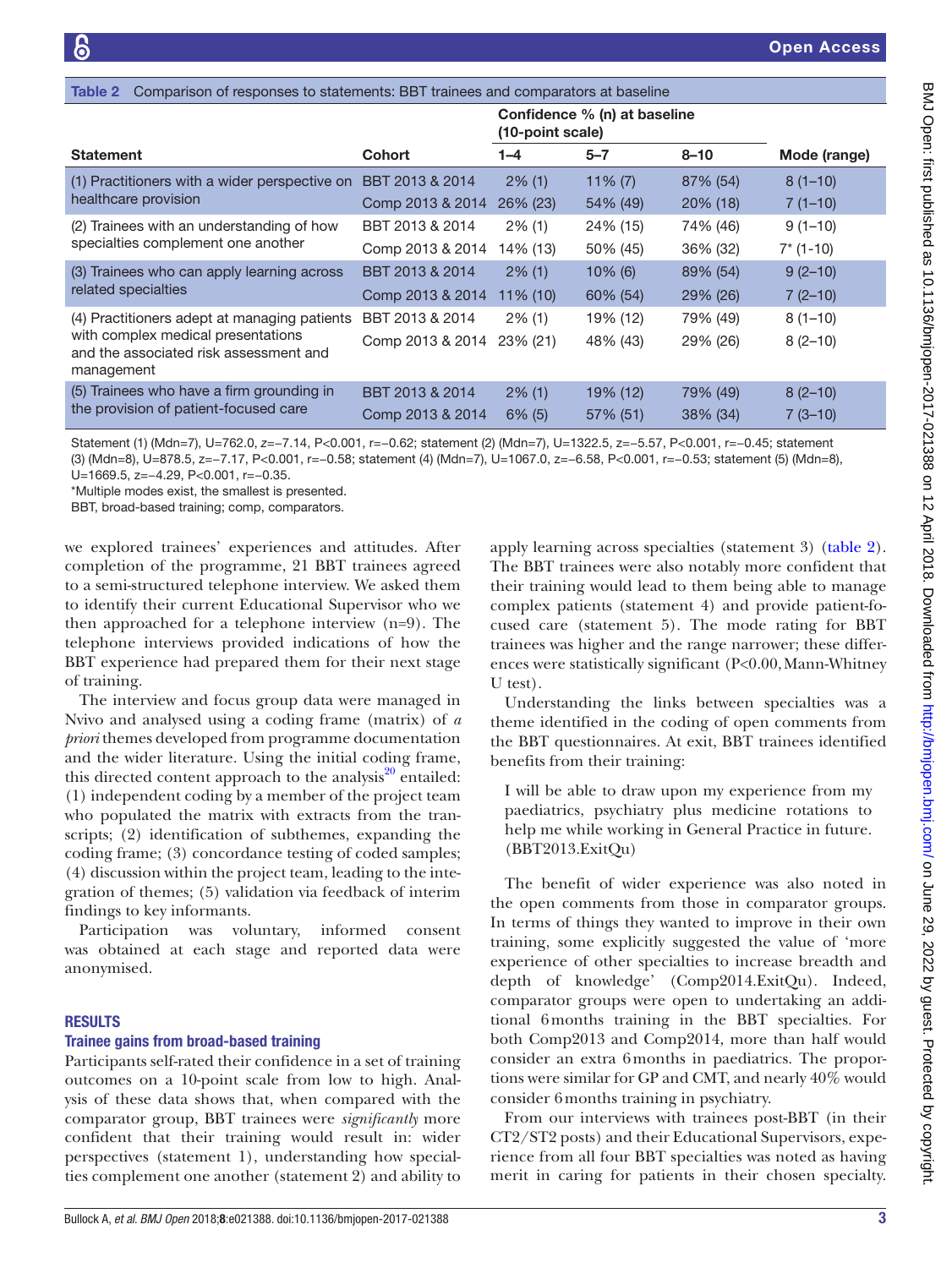<span id="page-3-0"></span>

|                                              | <b>Cohort</b>                                             | $%$ (n) at exit        |                         |                         |  |
|----------------------------------------------|-----------------------------------------------------------|------------------------|-------------------------|-------------------------|--|
| <b>Statement</b>                             |                                                           | Never/rarely           | Sometimes/often         | Most of the time/always |  |
| I have felt isolated                         | BBT 2013 & 2014 exit 54% (29)<br>Comp 2013 & 2014<br>exit | 47% (37)               | 44% (24)<br>53% (42)    | $2\%$ (1)<br>$0\%$ (0)  |  |
| It has been easy to feel part of<br>the team | BBT 2013 & 2014 exit<br>Comp 2013 & 2014<br>exit          | $4\%$ (2)<br>$4\%$ (3) | $31\%$ (17)<br>44% (35) | 65% (35)<br>52% (41)    |  |

BBT, broad-based training; comp, comparators.

For example, one trainee working in care of the elderly noted:

Having done 6 months in psych and then general medicine…has come in really useful in the care of the elderly job. (BBT2013.PostIntv.f)

Educational Supervisors commented on the value of trainees' experience in other specialties. They saw that BBT had allowed them to 'join up the dots' across specialties (EdSupIntv.m). Post-BBT trainees highlighted their knowledge of primary care as particularly beneficial. Their appreciation of GPs' abilities and their awareness of challenges in GP settings enabled them to better understand referrals to secondary care, and tailor discharges and communications to GPs appropriately. Secondary care also appeared to benefit in this regard; trainees felt that they had an improved understanding of other specialties within their secondary care setting and a greater ability to communicate with them.

That experience in paediatrics was very helpful because it enabled me to know how the paediatric wards function…the kind of things that paediatricians would want to be referred…and things they wouldn't. (BBT2014.PostIntv.f)

# Benefits to patient care

'Adding skills to the team' was another key theme from the post-BBT interviews. The knowledge, confidence and patient-centred approach that the trainees demonstrated in their career specialty appeared to have tangible benefits for the wider team. One trainee observed that while many paediatric doctors 'do not have any experience with psychiatry' and 'find it difficult to communicate' with children with mental health problems, she felt better equipped for these instances:

I've been happy to liaise with the psychiatry team… You just feel more comfortable with that kind of discussion than the people who haven't done any psychiatry. (BBT2013.PostIntv.f)

The ability to apply knowledge from other specialties and the positive consequences of this for patient care were also described in the focus groups. The following extract, in particular, highlights patient safety implications

of generalist experience when supporting patients with multiple problems:

I think we're probably… safer doctors… So if you're in acute medicine and you get a patient come in from the psychiatric ward and if you've done psychiatry, you understand what's going on with that patient a lot better, and you're able to treat them better. I think patients get better care. (BBT2014.Nov2015.FGA)

Trainees also expressed concerns about how highly specialised mind-sets might compromise patient care. In this excerpt, a trainee describes their experiences on a cardiology ward during their BBT training:

Over 50% of the in-patients on our ward have not come in with cardiology problems and their (cardiologists') faces when you present the patient in the morning, "this is a little old lady who lives on her own and she fell over and that's why she's here". And they're going like "oh"… They're very specialist and they want to stick a catheter in her and open up the artery… I am stereotyping, but it's really true. (BBT2014.Nov2016.FGA)

Educational Supervisors' opinions confirmed that BBT trainees were better equipped to deal with the patients with complex health needs. One described them as 'an answer to the future of the training in my view, or the future specialists'. BBT trainees believed that having a broader perspective enhanced their ability to communicate effectively across specialties, as noted above. How this understanding was seen as benefiting patient care is exemplified in the following extract:

So in acute medicine I understand the GP's view… I know what to put on the discharge summary…to make sure this patient gets the best out of community. The same for GP… I understand…the acute medical team and what needs to be done from their point of view… I think that's really, really important, understanding from both sides, especially with complicated patients, which are a lot of the patients that we see. (BBT2014.Nov.2015.FGA)

In focus groups the BBT trainees commented on how exposure to different specialties gave them greater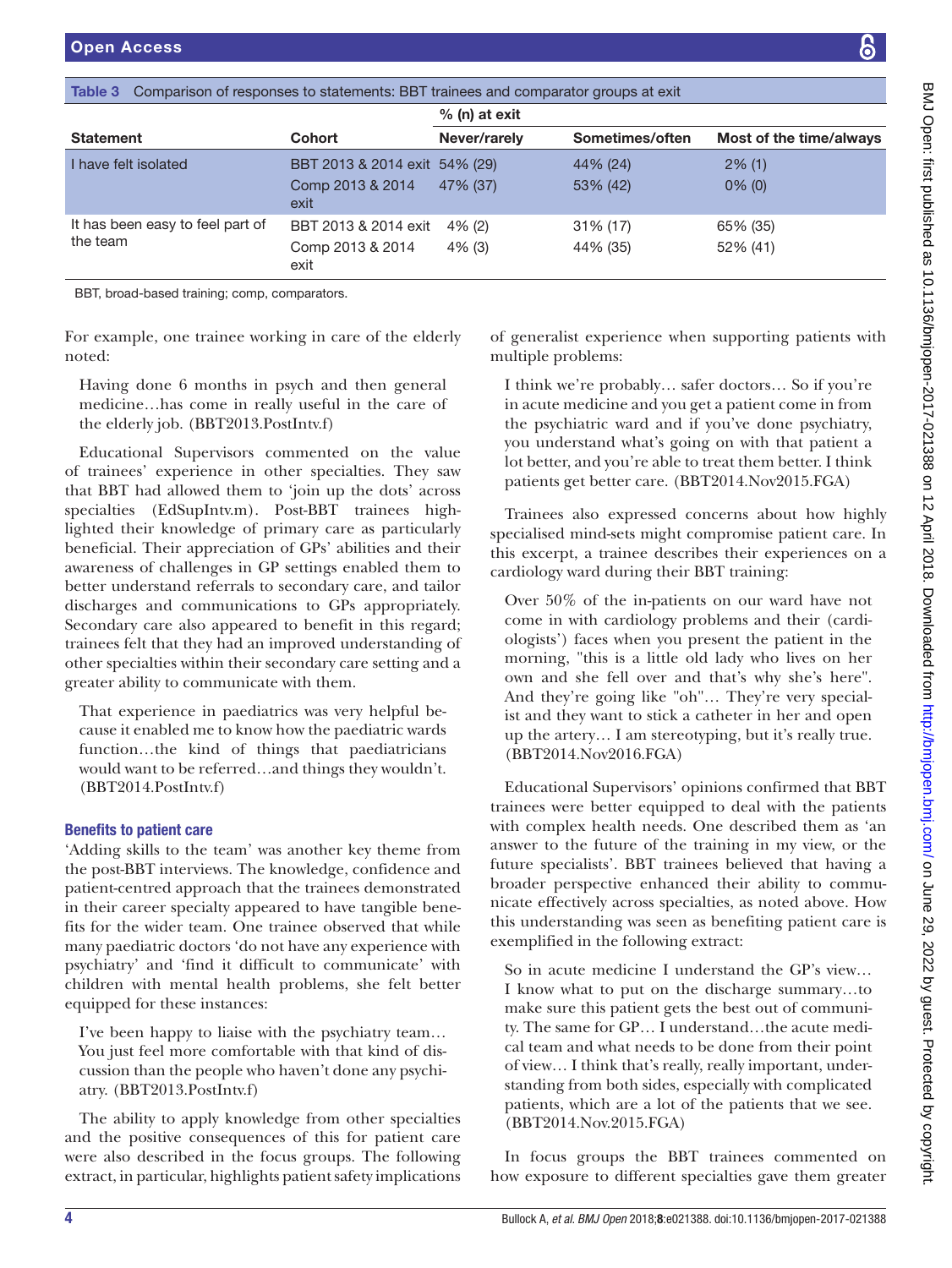awareness of the patient journey. They felt that experiencing the four specialties developed greater understanding of services which they used to prepare patients:

Going into General Practice I'll actually be able to give my patients a very informed understanding of what's going to happen to them, and actually use the services appropriately. (BBT2013.Nov2014.FGD)

During the focus group discussions, there were occasional voices that questioned the link between some of the specialties and spoke of the challenge of applying learning across specialties:

Paediatrics links very well with General Practice but it doesn't link very well with either of the other two. (BBT2013.May2014.FGC)

This, however, was a minority view. More generally, trainees commented on how BBT training had developed their 'ability to appreciate patient care holistically' (BBT2013.ExitQu). The perceived value of this holistic approach was highlighted in responses to the question, 'what has been the best thing about BBT?'. For example, one trainee reflected that learning across the four specialties 'really helps us understand how to manage complexity in physical, social and mental well-being' (BBT2014.ExitQu). By considering both the psychological, and physical needs of the patient, trainees felt able to adopt a more holistic approach. Following experience in psychiatry, they reported being more aware of the emotional as well as physical problems facing the patients they encountered elsewhere in the health service.

# Unintended consequences

Embarking on the broad-based programme was not without cost for trainees. For some, there was a feeling of isolation, or being an 'outsider', compared with those on traditional pathways who were seen as having 'a real sense of community together' (BBT2014.Nov2014.FGB). Some BBT trainees reported that they struggled to fit in and did not feel 'really part of anything' (BBT2015.Nov2015. FGC). Another trainee described a division in paediatrics between those who had committed to that specialty and those who had not, and experienced different treatment as a result. Other trainees shared experiences of being 'overlooked for procedures' (BBT2013.Nov2014.FGD) and generally being regarded as less important as traditional trainees' needs were prioritised:

Seen as "not needing to know things" as not going into that specialty. Frequently left off lists for presentations/training etc. On a few occasions told I could not go to clinic as the CTs (core trainees) wanted to. (BBT2013.ExitQu)

However, being treated differently was also seen to hold some advantages for BBT trainees. Special treatment from supervisors who wished to recruit to the specialty could result in enhanced learning opportunities:

If you're a GP trainee doing, I don't know, psychiatry or paediatrics, it's very much, "oh you're going to be a GP"… Whereas the broad-based trainee you're seen as a potential convert. So you get a fantastic experience because of that. They take a lot more of an interest. (BBT2015.May2016.FGB)

We were able to use our survey data to explore these perspectives in relation to those on conventional training programmes. Participants rated their responses to views statements on a 6-point scale from never to always [\(table](#page-3-0) 3). Interestingly, while a sizeable proportion of BBT trainees felt isolated at least sometimes (46%), these proportions were lower than those found in the comparator groups (53%) and seem to reflect a widespread sentiment. The responses to a statement about feeling part of the team were also similar in both groups and differences were not statistically significant.

# **DISCUSSION**

Education is a complex and social process $^{21\,22}$  and causal links between a training experience and its impact on participants' behaviour and patient care are not susceptible to ready assessment. That said, our study offers a rare insight into a medical education initiative from its inception. It benefits from multiple data sources (including comparator groups of trainees) at various points over time. Nonetheless, we recognise that we consulted a small sample of workplace supervisors for their perspectives on the benefits or drawbacks of BBT and an extended longitudinal study could further explore whether observed changes are maintained over time. What our data do demonstrate is that the BBT experience enabled trainees to understand referrals and to tailor discharges appropriately. It fostered greater awareness and appreciation of the pressures experienced by colleagues in different specialties. Importantly, in terms of the quality and safety of patient care, by considering the psychological as well as physical needs of patients, trainees felt able to adopt a more holistic approach, appreciative of the whole patient journey.

It is notable that in revising the internationally accepted physician competency framework, CanMEDS draw particular attention to the concept of collaboration which they identify as a key change. $23$  'Collaborator' is one of seven defined roles of the physician and is described as 'work(ing) effectively with other healthcare professionals to provide safe, high-quality, patient-centred care'. It is argued that this requires trust and respect and an understanding of others' roles. Our study demonstrates that BBT developed trainees with a wider perspective on healthcare who understand how different specialties are complementary to one another.

In order to further improve service quality, clinical outcomes and the patient experience, there is growing recognition of the essential need to take a person-centred approach. $23-27$  Improving quality is about making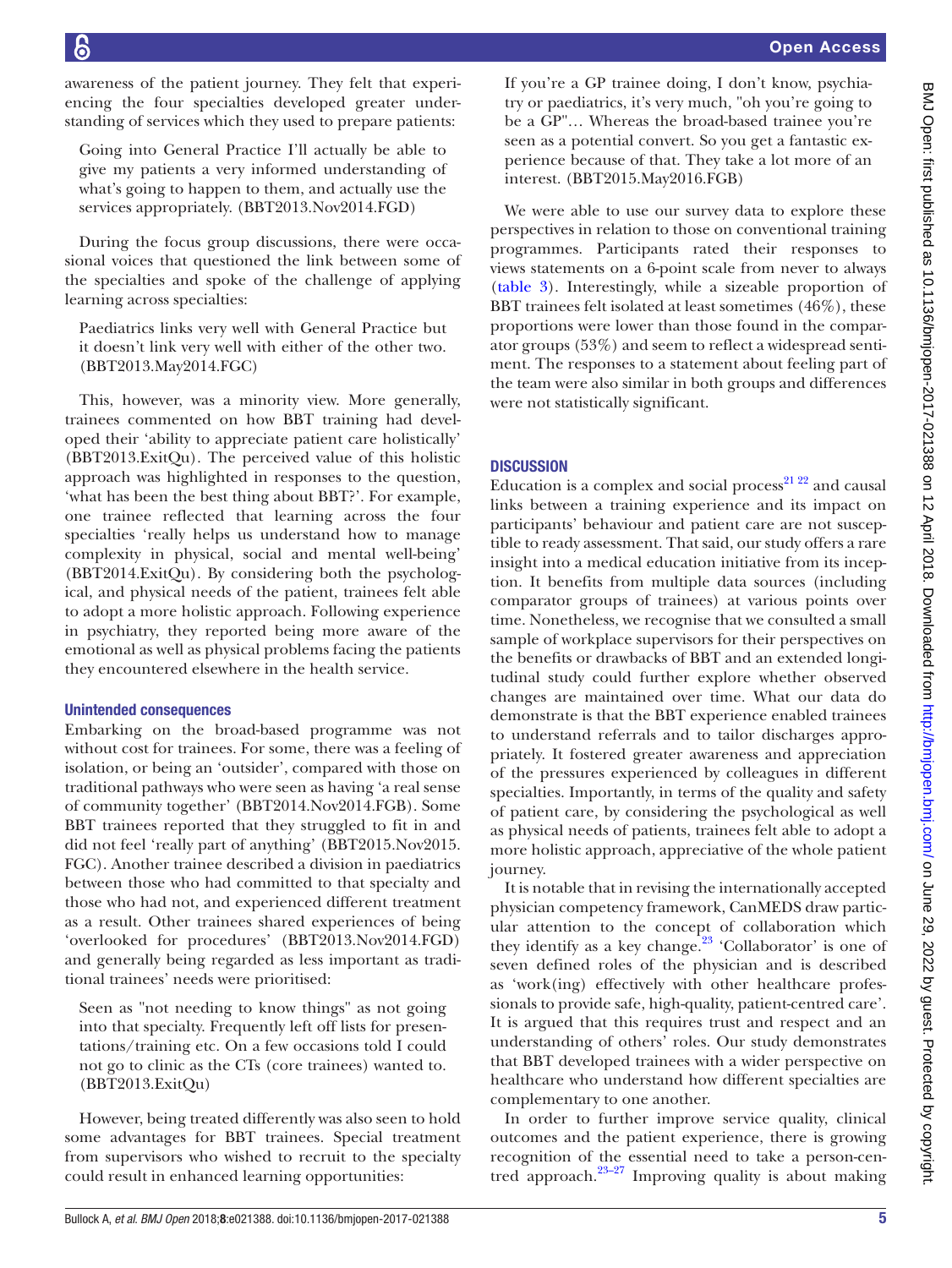healthcare safe, effective, patient-centred, timely, efficient and equitable. $^{28}$  Our evidence suggests that a broader training experience develops practitioners whose abilities accord with these principles. Practitioners with an understanding of care across specialty boundaries can enhance patient care and reduce risks from poor inter-specialty communication.

High patient demands and complex care needs at a time of economic challenge have focused attention on maximising existing resources and provision. Internationally, the place of generalism in medical practice is increasingly seen as a necessity for the development of a sustainable healthcare service that can meet the demands of both acutely ill patients in emergency departments, and those with multiple morbidities. $629$ In rural Australia, for example, faced with a healthcare service that has inadequate numbers of doctors, a growing and ageing population with multimorbidities, and increased expectations about access to services, health planners are looking to generalist provision as a means of maintaining patient care and safety.<sup>29</sup> Similarly, in the USA there are calls for the reinstatement of general physicians at the heart of hospital care to support patient safety and quality.<sup>[30](#page-6-12)</sup> The recent report from the UKSTS $G^6$  $G^6$  recommends that Royal Colleges revise their curricula to address the generalist agenda and ensure that doctors are equipped with more generic skills to support acute emergency care and patients with complex multimorbidities.

# Relevance to future contexts

As an example of generalist training, the BBT programme seems to accord with the direction of travel for healthcare provision.<sup>31</sup> Certainly, the generalist outlook is critical to the outcomes of patients with multiple chronic diseases that straddle the boundaries between traditional specialties. BBT trainees spoke confidently about how their wider perspective and cross-specialty skills equipped them to work with growing numbers of patients with complex health needs. Although BBT is no longer running in England, and recruitment in Wales has ceased, the relevance of generalist training remains high on the national agenda. Indeed, the recent review of Shape of Training $<sup>6</sup>$  $<sup>6</sup>$  $<sup>6</sup>$  is unequivocal in stating that 'training</sup> doctors with generalist clinical and professional capabilities' is the best way to 'respond to the demand from service provider organisations'.<sup>[6](#page-5-2)</sup> By revealing the benefits and unintended consequences of this example of generalist training, our study can inform future developments.

# **CONCLUSION**

The aims of BBT are particularly relevant to the complex and evolving requirements in our current and future National Health Service. Our findings reveal the nascent success of the BBT initiative from the

perspective of trainees and their Educational Supervisors. Recruitment has ceased in England and Wales, despite positive reviews, which suggests to us that this generalist approach to training was perhaps ahead of its time. In addressing the generalist agenda, the results of our study contribute significantly to current debates about the organisation of healthcare in the light of demographic change and the training needs of doctors within it.

Contributors AB and LP designed the study. AB, KLW, EM, JM, LA and LP contributed to the design of data gathering instruments. Under the overall direction of the study lead, AB, data were collected by KW, EM, JM, LA and LP with KW and EM taking primary responsibility. Data analysis was largely undertaken by KW and EM with the oversight of study lead AB. AB drafted the paper. LP, EM, KW and LA made revisions. AB, KW, EM, JM, LA and LP have given their final approval of the version to be published and have agreed to be accountable for all aspects of the work including any issues related to accuracy or integrity.

Funding This work was commissioned by the Academy of Medical Royal Collages and funded by Health Education England.

Competing interests None declared.

Patient consent Detail has been removed from this case description/these case descriptions to ensure anonymity. The editors and reviewers have seen the detailed information available and are satisfied that the information backs up the case the authors are making.

Ethics approval Research ethical approval was obtained from Postgraduate Medical and Dental Education Ethics Committee, Cardiff University, UK (02/10/2013).

Provenance and peer review Not commissioned; externally peer reviewed.

Data sharing statement Participants have not given their permission for data sharing outside of the research group. Thus, no additional data are available.

Open Access This is an Open Access article distributed in accordance with the Creative Commons Attribution Non Commercial (CC BY-NC 4.0) license, which permits others to distribute, remix, adapt, build upon this work non-commercially, and license their derivative works on different terms, provided the original work is properly cited and the use is non-commercial. See: [http://creativecommons.org/](http://creativecommons.org/licenses/by-nc/4.0/) [licenses/by-nc/4.0/](http://creativecommons.org/licenses/by-nc/4.0/)

© Article author(s) (or their employer(s) unless otherwise stated in the text of the article) 2018. All rights reserved. No commercial use is permitted unless otherwise expressly granted.

# **REFERENCES**

- <span id="page-5-0"></span>1. Barnett K, Mercer SW, Norbury M, *et al*. Epidemiology of multimorbidity and implications for health care, research, and medical education: a cross-sectional study. *[Lancet](http://dx.doi.org/10.1016/S0140-6736(12)60240-2)* 2012;380:37–43.
- Casey D, Ham C, Dixon A, Brooke B. Transforming the delivery of health and social care: the case for fundamental change. *[Br J Gen](http://dx.doi.org/10.3399/bjgp13X668104)  [Pract](http://dx.doi.org/10.3399/bjgp13X668104)* 2013;63:292.
- 3. France EF, Wyke S, Gunn JM, *et al*. Multimorbidity in primary care: a systematic review of prospective cohort studies. *[Br J Gen Pract](http://dx.doi.org/10.3399/bjgp12X636146)* 2012;62:297–307.
- 4. Marengoni A, Angleman S, Melis R, *et al*. Aging with multimorbidity: a systematic review of the literature. *[Ageing Res Rev](http://dx.doi.org/10.1016/j.arr.2011.03.003)* 2011;10:430–9.
- <span id="page-5-1"></span>5. Greenaway D. Shape of training: securing the future of excellent patient care: final report of the independent review. 2013.
- <span id="page-5-2"></span>6. UK Shape of Training Steering Group (UKSTSG). *Report from the UK shape of training steering group*. Edinburgh: Scottish Government, 2017.
- <span id="page-5-3"></span>7. Moffat K, Mercer SW. Challenges of managing people with multimorbidity in today's healthcare systems. *[BMC Fam Pract](http://dx.doi.org/10.1186/s12875-015-0344-4)* 2015;16:129.
- <span id="page-5-4"></span>8. Atmore C. The role of medical generalism in the New Zealand health system into the future. *[N Z Med J](http://www.ncbi.nlm.nih.gov/pubmed/26365846)* 2015;128:50–5.
- 9. Jenkins PF, Thompson CH, MacDonald AB. What does the future hold for general medicine? *[Med J Aust](http://www.ncbi.nlm.nih.gov/pubmed/21728946)* 2011;195:49–50.